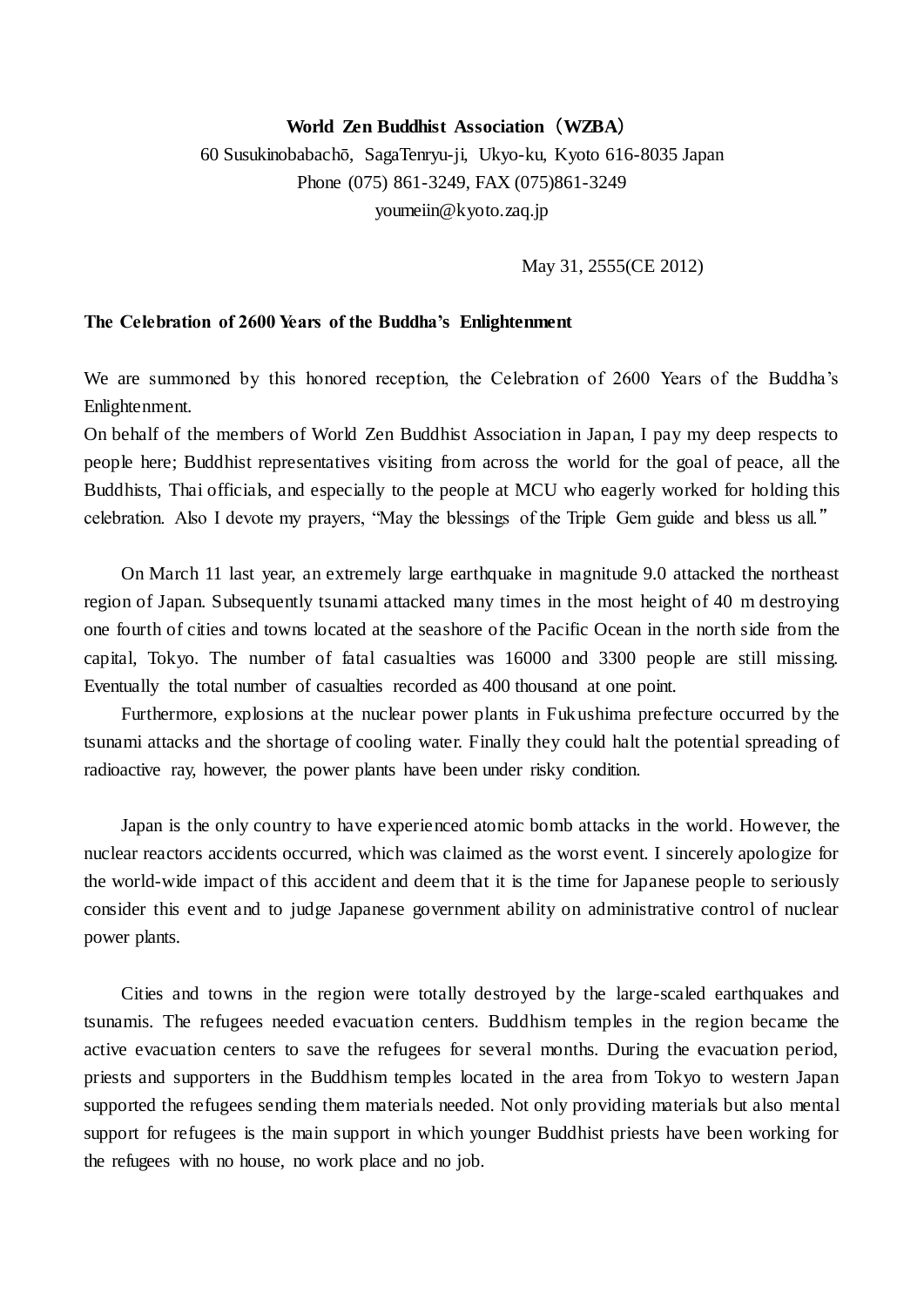Besides, people in the new religions, Christianity or Islam are supporting the refugees as well. Among the supporting activities, emotional care or grief counseling is a very important care for the refugees and volunteering Buddhism priests are providing "listening" to the refugees visiting around the refugees' temporary houses.

In October last year, a big flood damaged the area in Thailand, Myanmar and Cambodia and the people in the area are still suffering from the damage. The damage in Mahachulalongkornrajavidyalaya University has been so heavy since the flood occurred that I needed to visit the university to see the damaged buildings with the Vice Rector, Ven. Sawai in February.

In the past, human being tried to keep harmonized life with nature. However, recently the people's thought egoistically sifted to create convenient condition advantageous only for scientific or cultural development, leading large-scaled deforestation or industrialization of farmlands. They cut trees in mountains and built dams stemming the river flow and releasing polluted water into the ocean as if they could have controlled nature.

I assume that almost all of the recent natural calamity might be warning from Mother Nature to human being egoism. We should have more humility to nature.

Development and prosperity of humankind should be based upon preservation of harmonized life with nature which had been taken over by our ancestors. I deeply concern about our near future which would result in demolition if only scientific or cultural development should be emphasized.

Buddhism is a religion in peace. Now it is the time for Buddhists and all the people over the world to take strong action for future life harmonized with nature. At first, with strong mind, we need to get together over a border and to retrieve intrinsic mentality to appreciate nature and to keep blessings of nature. We need to eliminate ill mind chasing only selfish desire or egoism, to contribute to create prosperity with conscience over the world, and to save frail people who are suffering from prejudice or violence.

This year is the memorial year with the celebration of 2600 years of the Buddha's enlightenment. We should regard this extremely big disaster as a hardship given to Buddhists and should respect the spirit of Buddha. The precepts of Buddhist laws showing the spirit of Buddha is "neutral way," in another words, "the law of nature and the value of life."

On the base of the spirit of Buddha with the celebration of 2600 years, all the Buddhists from the worlds should join together in order to establish rescue teams in each country, stock rescue supplies and set up rescue networks to be a world wide network. Now I would like to ask all the Buddhists attending this celebration to consolidate forces for this meaningful establishment.

I consider that we need to prepare for possible disaster in future in a worldwide team.

Everyone here attending this international meeting could prepare well and enough for next big disaster so that there would be no more victims in future. Shall we do it in a world wide team?